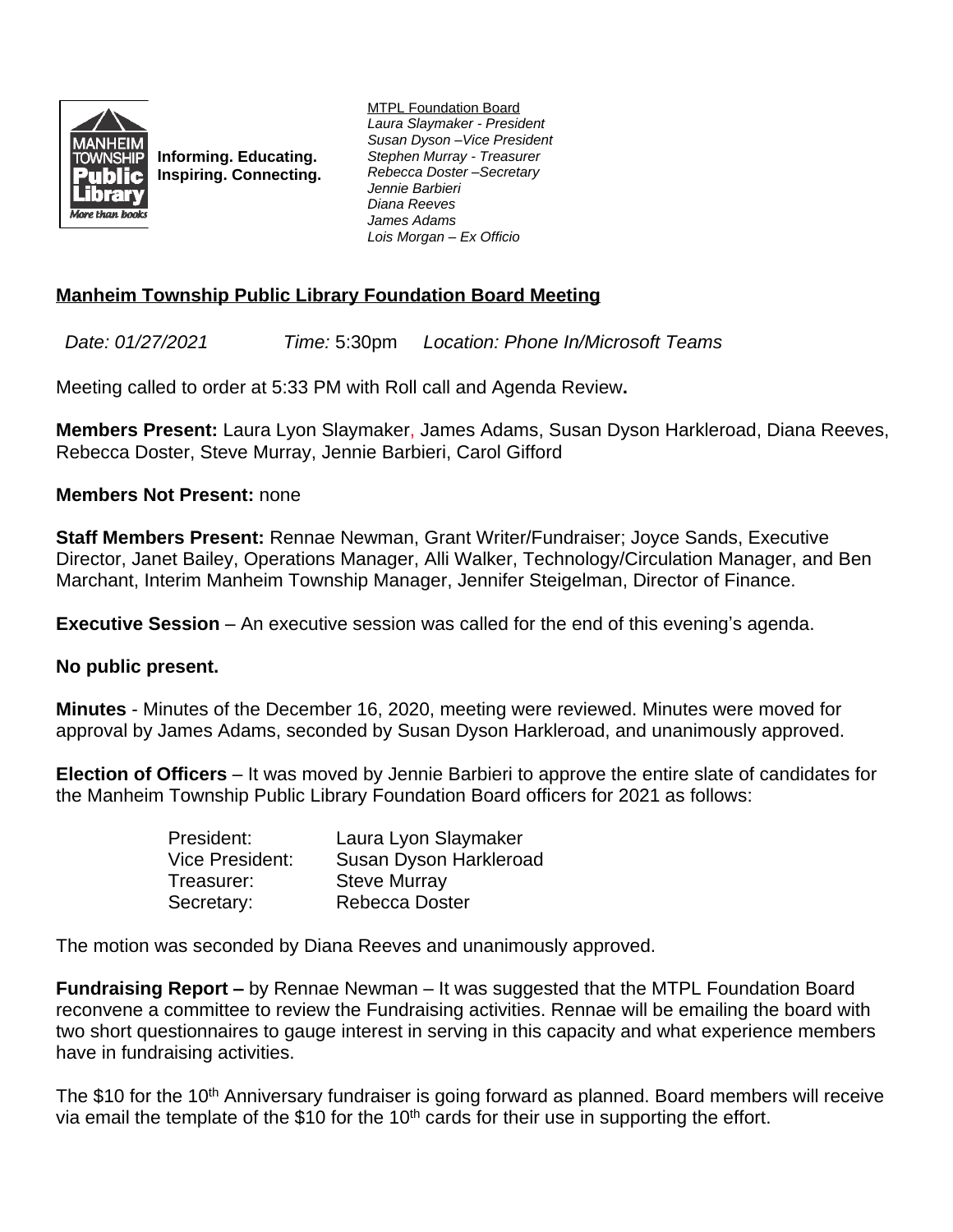All events are being re-evaluated due to the continuation of the COVID situation. Any event being planned must be flexible. Events should have no or very little advance dollars required.

We may try to hold an Anniversary celebration "on-site" at the Library with the Goal of "showing off" our facility and grounds.

There will be an effort to secure business participants in both the EITC program and to showcase on the StoryWalk®

The Friends of the Manheim Township Public Library will continue to increase the lobby inventory and make books available through Amazon, in lieu of an additional spring sale.

## **Committee Reports**

**Finance Report –** The ledger detail through November was reviewed. The detail for December has not been completed in time for this meeting.

The Board reviewed the checking accounts with balances as follows:

| Foundation checking account held at Fulton Bank                  | $$23,800.00+$ |
|------------------------------------------------------------------|---------------|
| The 2020 EG will be added in February                            | $$18,000.00+$ |
| The Board was reminded that they have discretion of this account |               |

Escrow Account  $$61,000.00+$ This amount includes prior year funds from the annual appeal and larger donations

The Board will target late spring or fall for distribution of funds to Manheim Township. The amount will be determined after auditors are finished.

**Facilities Report –** A concern was shared from the former president of the MTPL Foundation Board regarding the adequacy of the outside lighting from the front door area and the pathway to the Stoner parking lot. Previous exploration occurred on this issue. Joyce was directed to try to locate the lighting designer from the previous investigation. The plan would be to prioritize the front door and then the pathway for upgrade. Susan Dyson Harkleroad and Diana Reeves volunteered to meet with the previous designer for and updated proposal.

**Friends Report –** No report

**Personnel Report – no report** 

**Nominating Report –** no report

**Executive Director's Report-** MTPL received \$54,000.00 from the Library System of Lancaster County.

The District Library Center designation will be the Library System of Lancaster County, serving for a one year pilot beginning 7/1/21.

The Adult Brain Bag and Holiday Bag projects were well received. The Adult Brain Bags will continue again in late February.